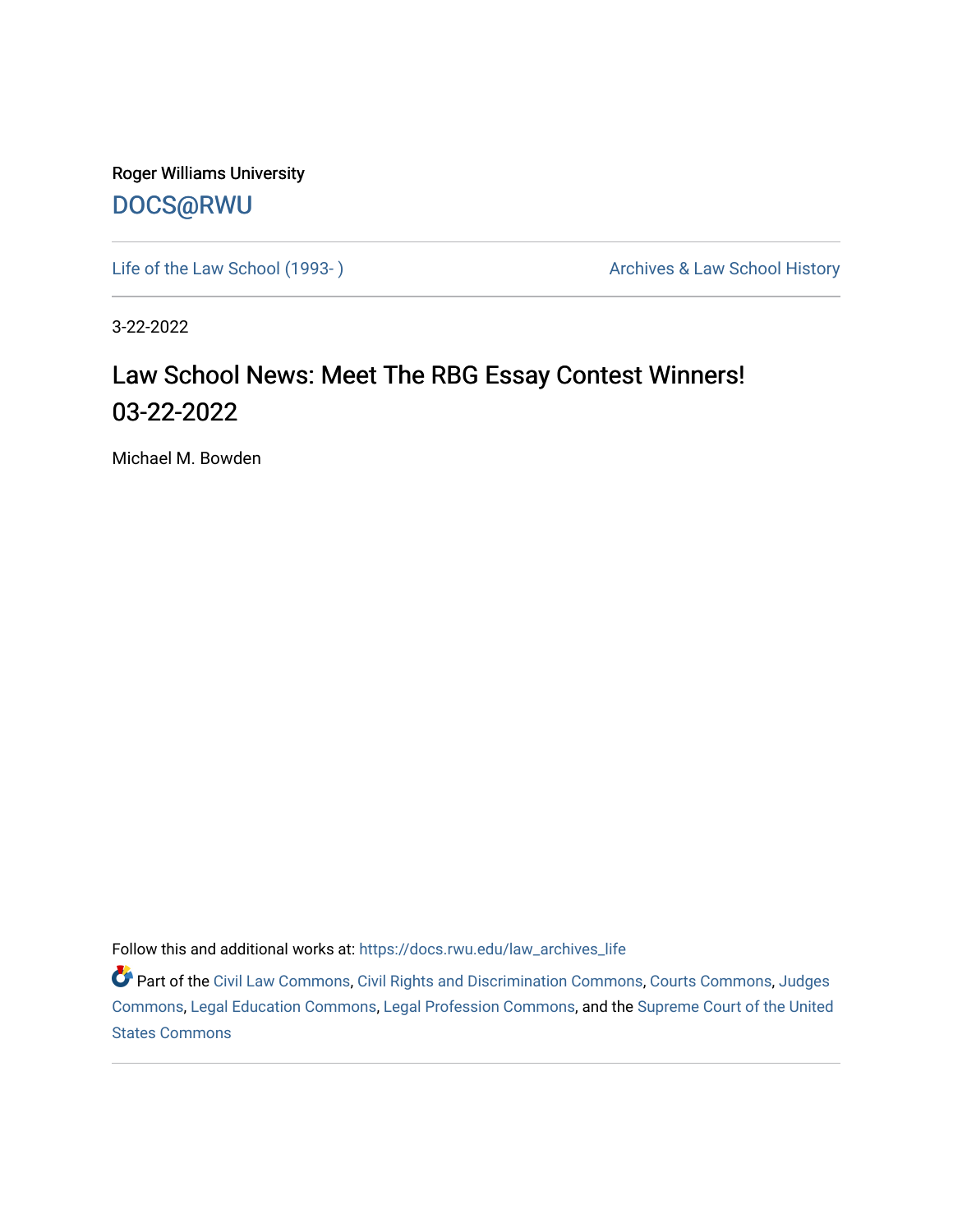# *Law School News*

## Meet the RBG Essay Contest Winners!

With drawings and essays, young Rhode Islanders answer the question, "How has Justice Ruth Bader Ginsburg inspired me?"



Roger Williams University School of Law is proud to announce the winning entries in its Second Annual Ruth Bader Ginsburg Essay Contest.

In December, RWU Law invited Ocean State students from grades K through 12 to submit essays and artworks on how they have been inspired by the legacy of late Associate Justice of the Supreme Court of the United States, who passed away on September 18, 2020.

As part of the prize, *Rhode Island Lawyers Weekly* generously agreed to publish the winning entries. The winning students also received cash prizes and books.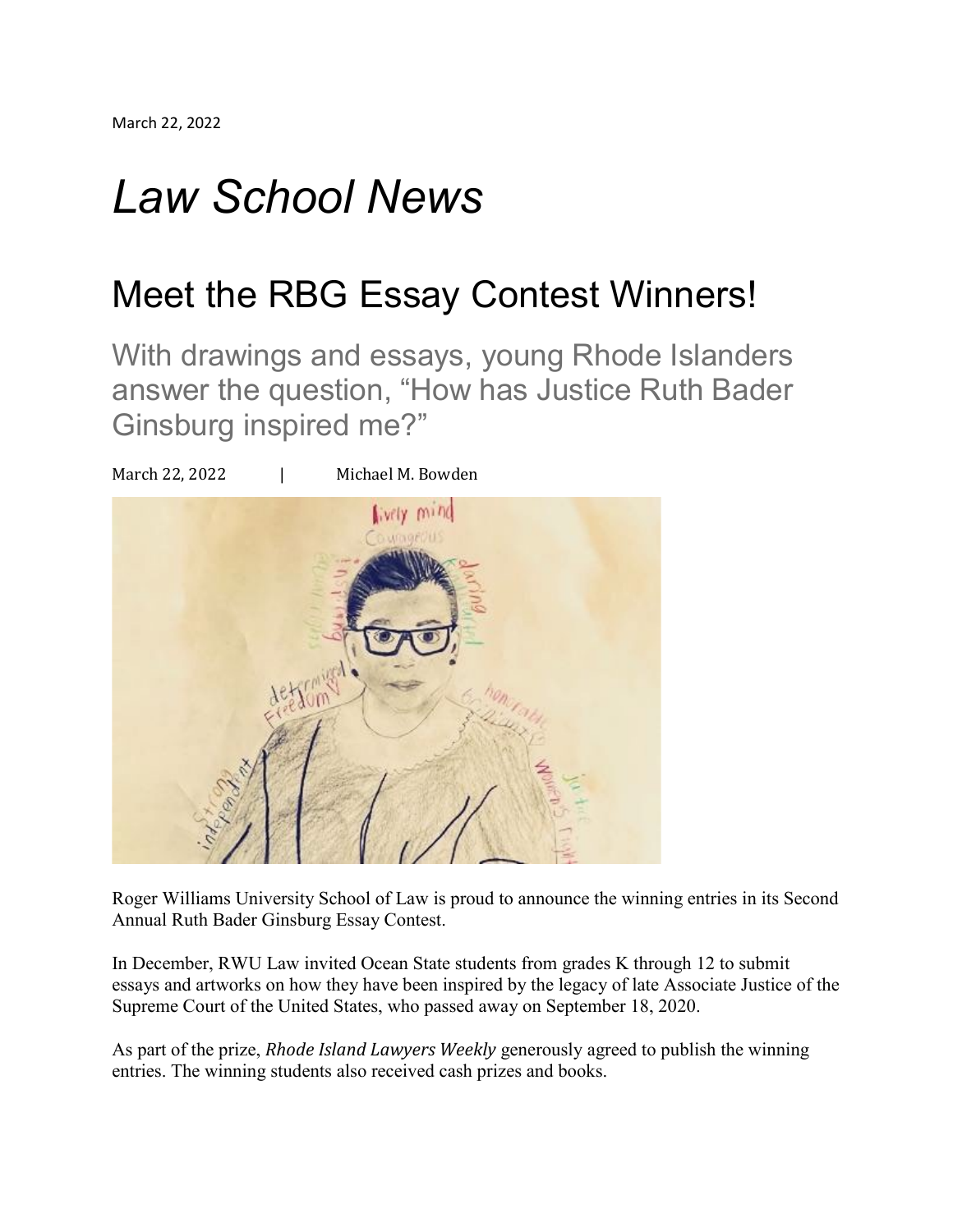"Justice Ginsburg cared about equality for all people," said RWU Law Professor Emily Sack, who advises the Women's Law Society, which co-sponsored the contest with its members serving as judges. "When she started her fight for women's equality under the law, it seemed like an impossible task, but she worked hard and persisted, and made great strides for the things she believed in.

"She also knew that this is not something she could accomplish alone, and that we all have a part to play in making a better world," Sack added. "She famously said, 'Fight for things you care about, but do it in a way that will lead others to join you.'" This essay contest ia a wonderful way for all of us, and especially our state's students, to be inspired by Justice Ginsburg's life and her call to action."

This year's response was once again gratifyingly large and enthusiastic, and the judges found themselves making some very hard choices. But the winners have been selected and (drum roll) they are:



Elementary School Winner

"Justice, Justice, Shall You Pursue"

By Aviva Nierman

*North Smithfield Elementary School (Grade 3)*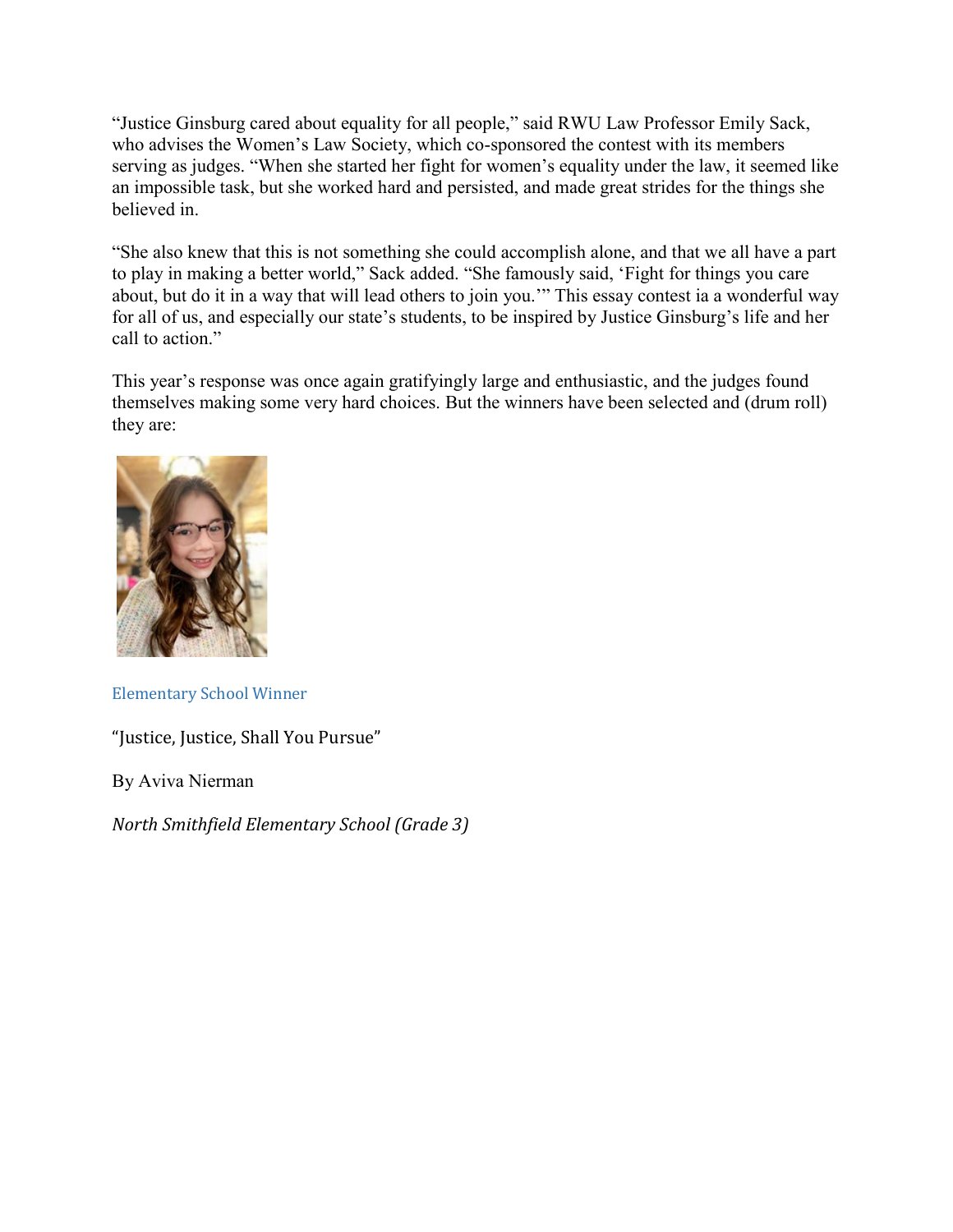

"Justice, Justice, Shall You Pursue"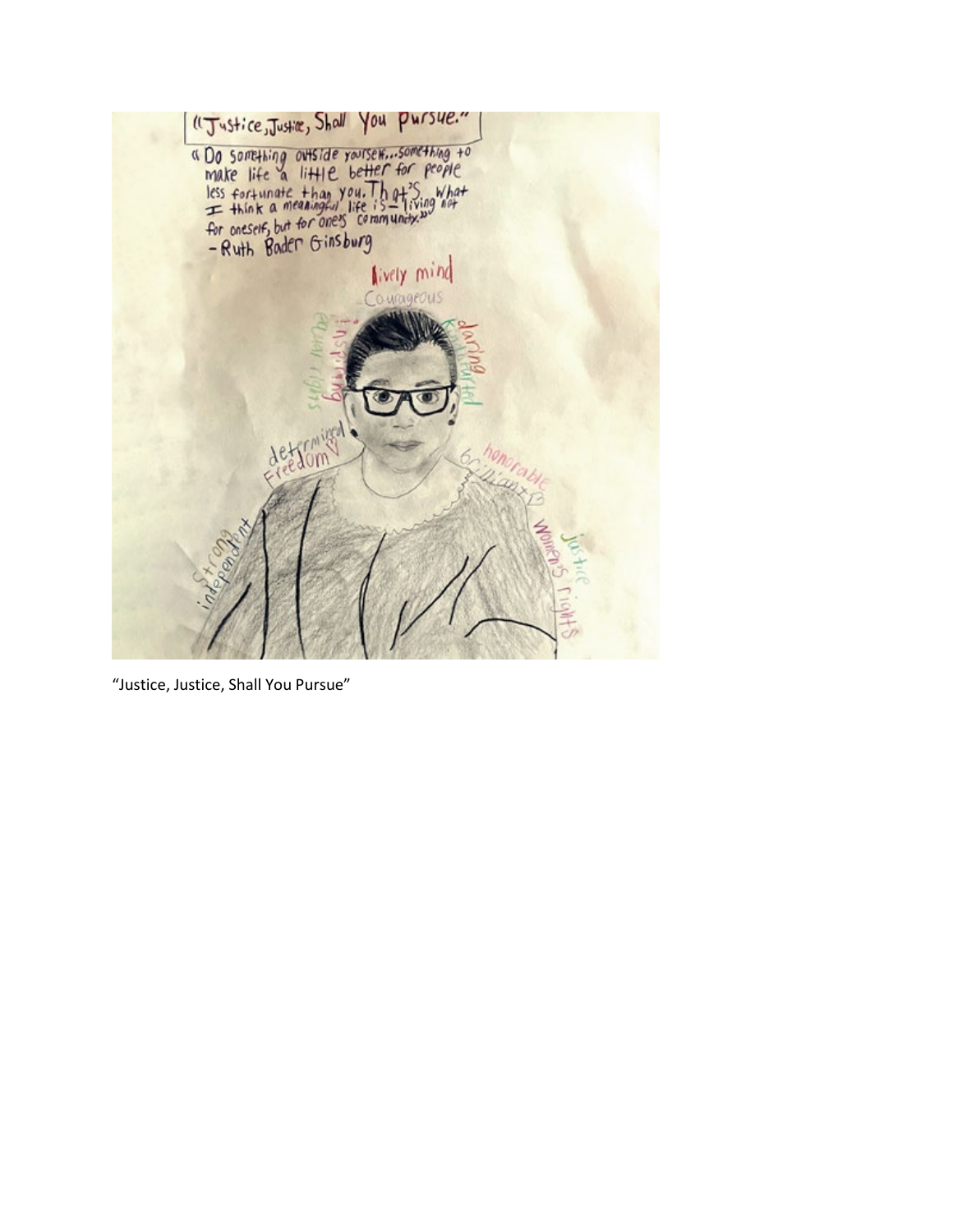

#### Middle School Winner

#### "How Has Ruth Bader Ginsburg Inspired Me?"

By Carter Mi

#### *TIMES² Academy, Providence (Grade 6)*

Ruth Bader Ginsburg has inspired the world in many different ways, especially for women. But here is how she has personally inspired me. The first way is that she was one of only nine women in her class of 500 hundred at Harvard Law School. She even graduated at the top of her class! How this inspires me is that when I grow older I want to become a lawyer. At the time being a lawyer was a rare job for women since they were thought to be less intelligent or less capable than men. This fact makes it more inspiring because she defied the expectations of society at that time.

In addition to that statement, another way she has inspired me is that she did many things for women's rights. How this inspires me is that women at the time were oppressed. Even though I am not a woman, I feel inspired by this because I am an Asian-American and quite a few Asian hate crimes occur throughout America due to the spread of COVID-19. People of my culture are currently being oppressed, kind of like how women were at the time, so seeing someone stand up for their people in order to prove what they think is right truly inspires me.

Lastly, the final way she has inspired me is that she kept working at the Supreme Court even though she was sick with colon cancer. How this inspires me is that throughout my life I've experienced a few deaths and have seen loved ones struggle to stay alive while they were sick. Now, to see someone who has the strength and willpower to work even though they're sick with a disease like cancer is truly inspirational.

In conclusion, Ruth Bader Ginsburg is an inspirational figure, not just for women, but the entire world as a whole. Even though she's gone now, she will not be forgotten for the ways she has inspired the world.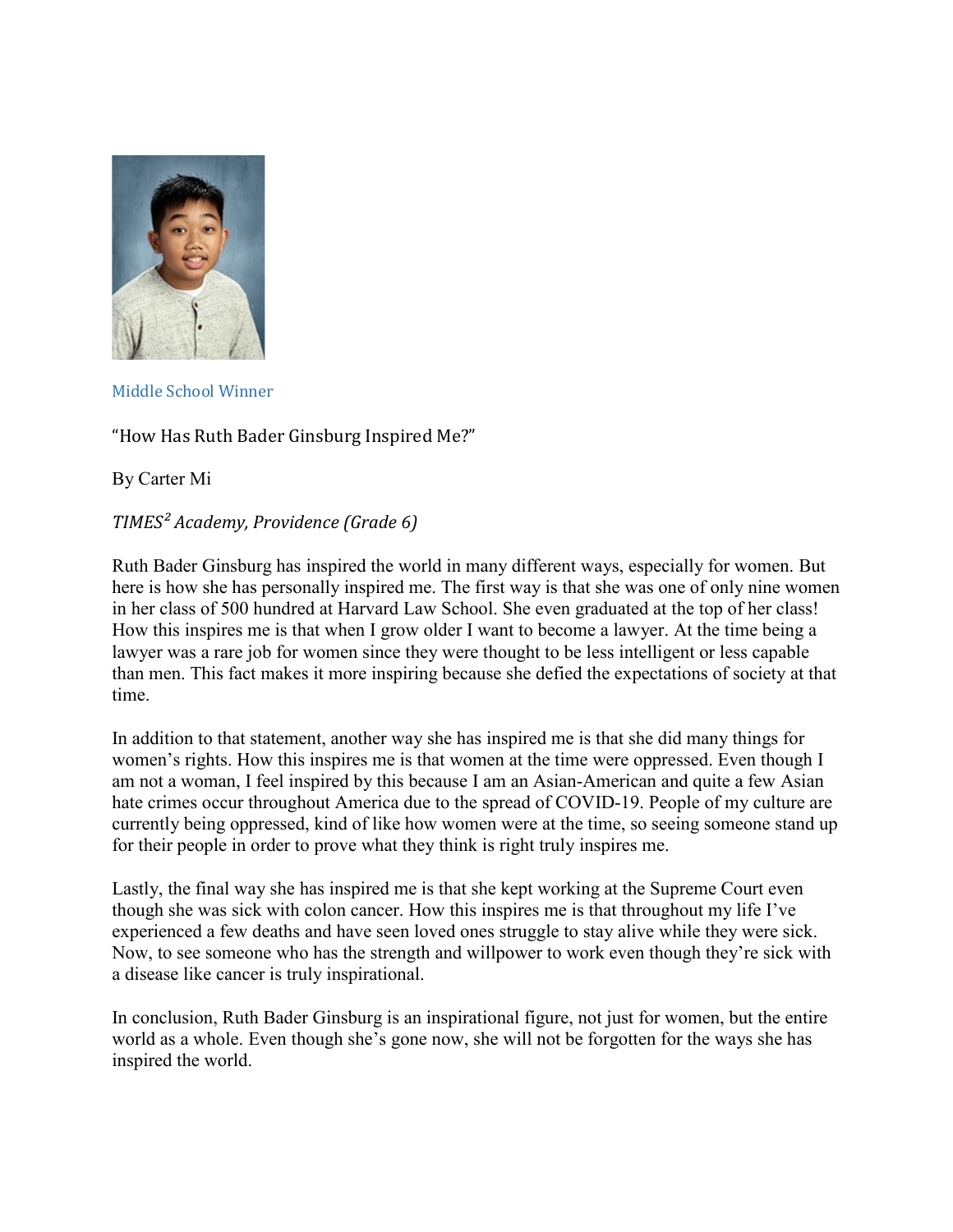

High School Winner

"Cultivating Change"

By Isabella Montini

#### *North Kingstown High School (Grade 12)*

Ruth Bader Ginsburg not only paved the way for feminists, but she demonstrated what true leadership looks like. Throughout her career she worked with others and led a nation to fight for what they believed in and to encourage others to join them, no matter their beliefs.

She practiced what she preached through the friendship she found with Justice Scalia. Although the two Justices had differing ideologies, they battled in good faith and had a lasting friendship. Her actions and words have inspired me because not only did she fight for justice, but she fought for civility among differing opinions.

This is a key value that I impose as I lead a non-partisan political action committee called Students4Change. Giving students and young members of society a voice in local democracy is a powerful skill to cultivate meaningful change. Ruth Bader Ginsburg inspired me to lead this platform to give everyone a collective voice, no matter their viewpoint.

Our country is lacking good-faith actors on the local, state, and national level. Citizens can become cruel and vile when fighting for what they stand for, as demonstrated during the insurrection. RBG never gave in to foul play or bad actors. She chose to lead in a way in which others will follow. Her passion and leadership inspired me to fight for what I believe in during local municipal meetings, as well as encouraging others to do so despite controversy in opinions.

Ruth Bader Ginsburg was also an avid fighter for voting rights and wanted to grant equitable access for Americans to exercise this right. In the case of *Shelby County v. Holder*, RBG specified that she believed any states with a history of racial discrimination in voting under The Voting Rights Act of 1965 should be required to get federal approval before changing their voting laws.

Because of the history across the country of gerrymandering, limiting ballot drop boxes, and stigmas around mail-in ballots, RBG's fight for equitable voting rights inspired me to join the